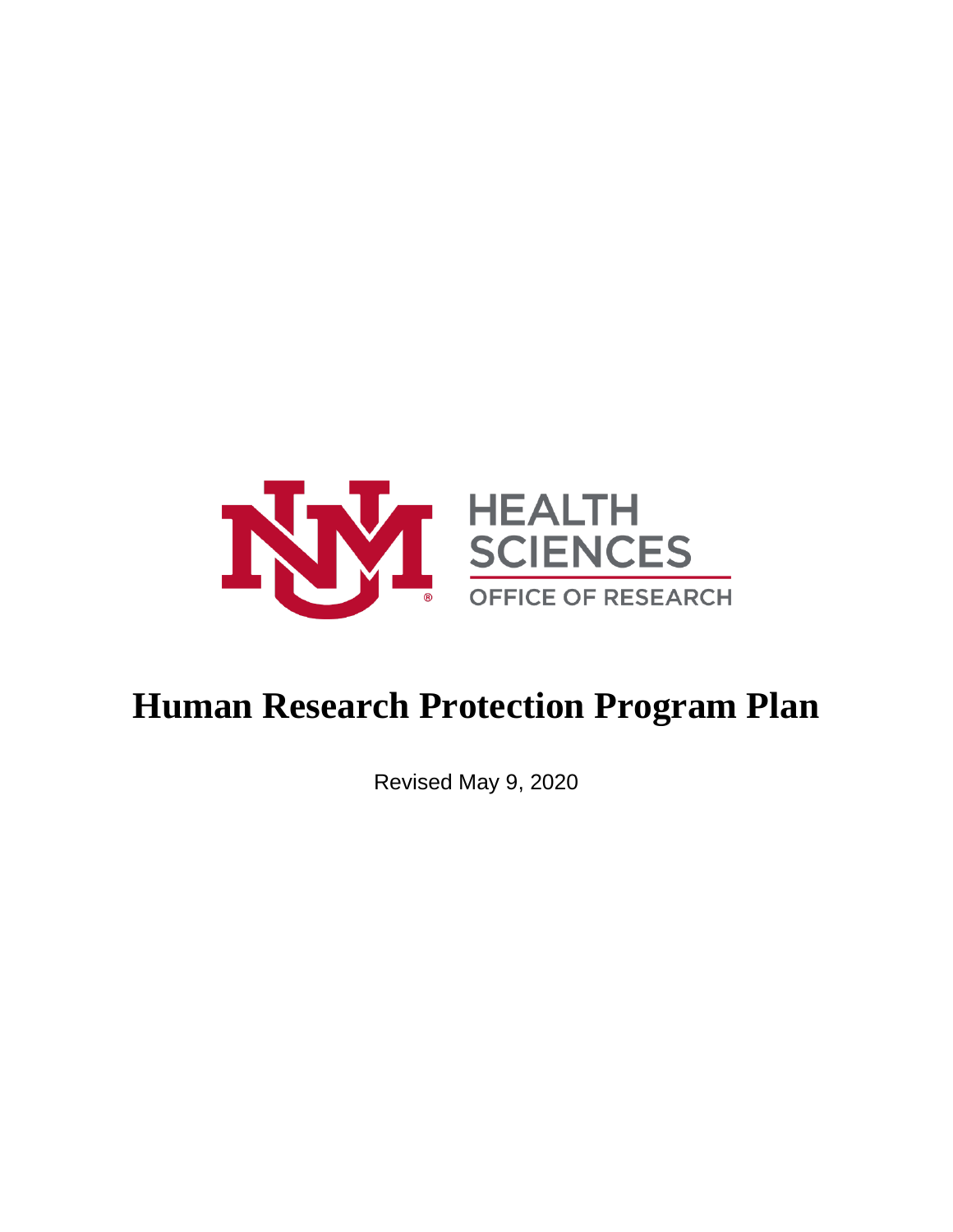| Human Research Protection Program Plan |             |             |  |
|----------------------------------------|-------------|-------------|--|
| <b>NUMBER</b>                          | <b>DATE</b> | <b>PAGE</b> |  |
| <b>HRP-101</b>                         | 5/09/2020   | 2 of 17     |  |

# **Table of Contents**

| Human Use Subcommittee (HUS) of the Radiation Control Committee (RCC)  15 |  |
|---------------------------------------------------------------------------|--|
|                                                                           |  |
|                                                                           |  |
|                                                                           |  |
|                                                                           |  |
|                                                                           |  |
|                                                                           |  |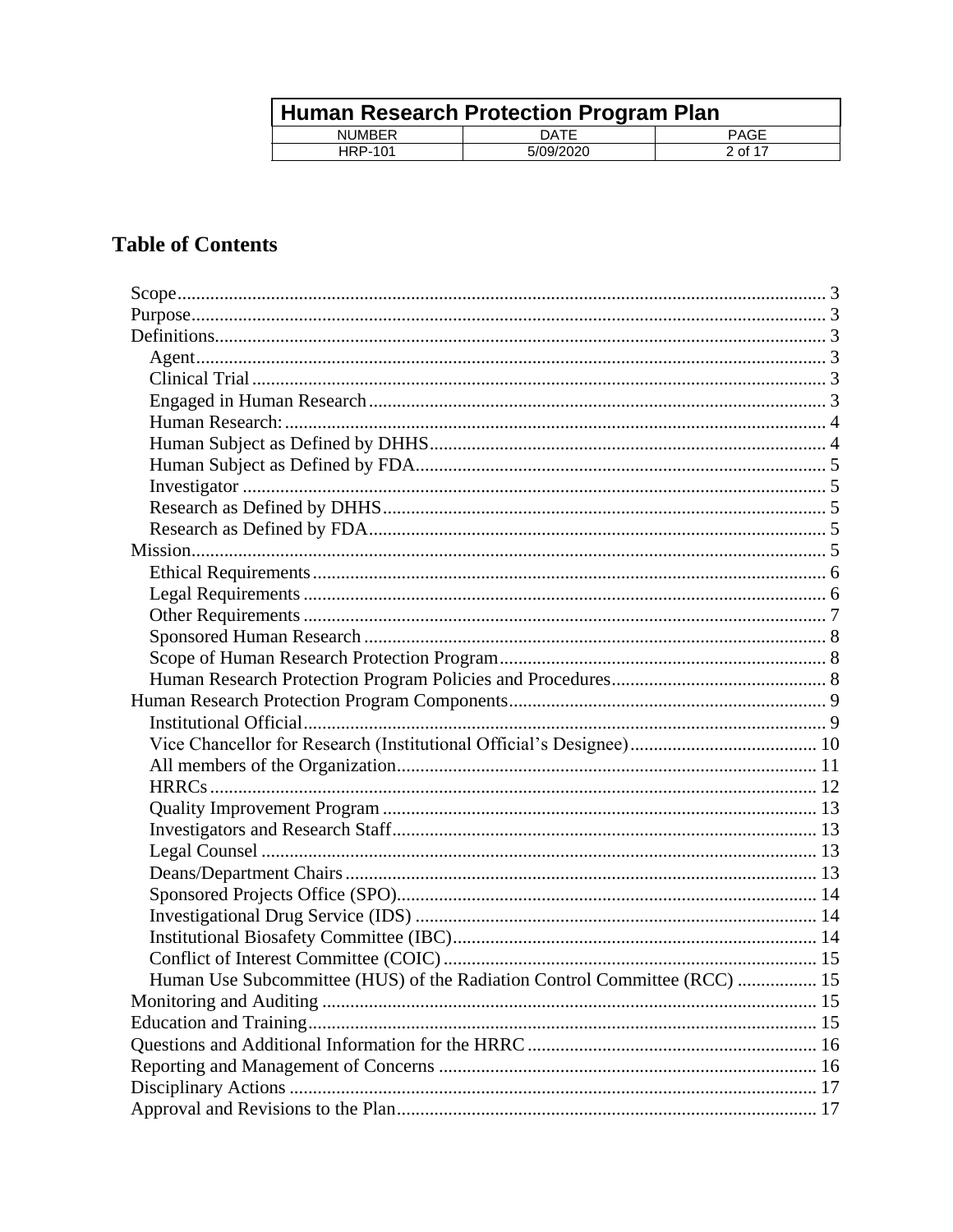|                | Human Research Protection Program Plan |         |  |  |
|----------------|----------------------------------------|---------|--|--|
| <b>NUMBER</b>  | DATE                                   | PAGE    |  |  |
| <b>HRP-101</b> | 5/09/2020                              | 3 of 17 |  |  |

#### <span id="page-2-0"></span>*Scope*

Throughout this document "Organization" refers to the University of New Mexico Health Sciences Center (UNM HSC).

# <span id="page-2-1"></span>*Purpose*

The UNM HSC is committed to protecting the rights and welfare of subjects in Human Research. The purpose of this plan is to describe this Organization's plan to comply with ethical and legal requirements for the conduct and oversight of Human Research.

This Organization's Human Research Protection Program is a comprehensive system to ensure the protection of the rights and welfare of subjects in Human Research. The Human Research Protection Program is based on all individuals in this Organization, along with key individuals and committees, fulfilling their roles and responsibilities described in this plan.

# <span id="page-2-2"></span>*Definitions*

#### <span id="page-2-3"></span>**Agent**

An individual who is an employee is considered an agent of this Organization for purposes of engagement in Human Research when that individual is on-duty in any capacity as an employee of this Organization.

An individual who is not an employee is considered an agent of this Organization for purposes of engagement in Human Research when that individual has been specifically authorized to conduct Human Research on behalf of this Organization.

Legal counsel has the ultimate authority to determine whether someone is acting as an agent of this Organization.

# <span id="page-2-4"></span>**Clinical Trial**

A biomedical or behavioral research study involving human subjects designed to answer specific questions about diagnostic procedures or therapeutic interventions (drugs, biologic products, treatments, devices, or new ways of using known drugs, treatments, or devices). Clinical trials are designed to determine whether new diagnostic procedures or therapeutic interventions are safe and efficacious. A research study is a clinical trial when one or more human subjects are prospectively assigned to one or more interventions (which may include placebo or other control) to evaluate the effects of those interventions on health-related biomedical or behavioral outcomes. This definition is broad and includes almost all types of studies with human participants.

# <span id="page-2-5"></span>**Engaged in Human Research**

In general, this Organization is considered engaged in Human Research when this Organization's employees or agents for the purposes of the Human Research obtain: (1) data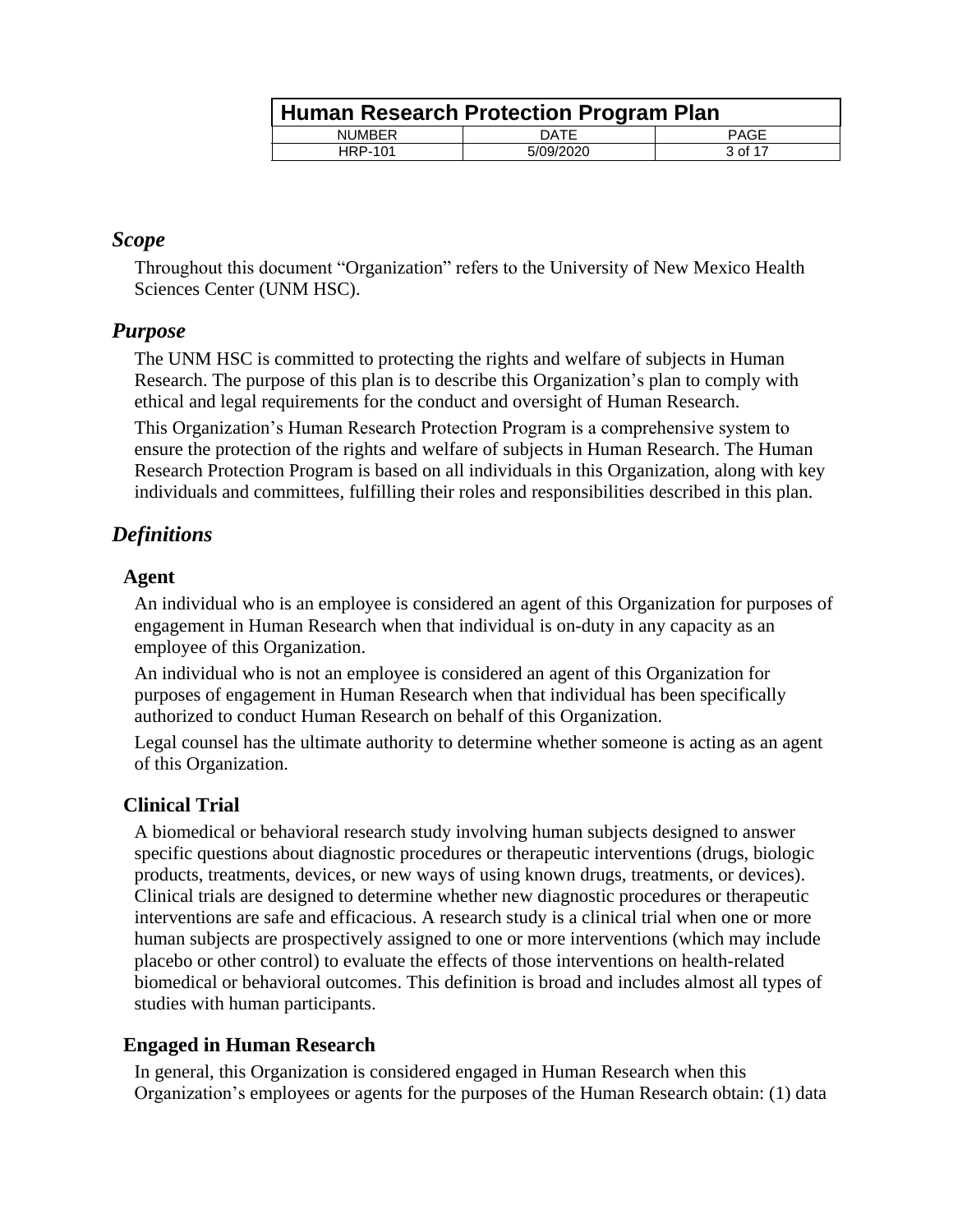|                | <b>Human Research Protection Program Plan</b> |             |  |  |
|----------------|-----------------------------------------------|-------------|--|--|
| <b>NUMBER</b>  | <b>DATE</b>                                   | <b>PAGE</b> |  |  |
| <b>HRP-101</b> | 5/09/2020                                     | 4 of 17     |  |  |

about the subjects of the research through intervention or interaction with them; (2) identifiable private information about the subjects of the research; or (3) the informed consent of human subjects for the research. This Organization follows OHRP guidance on "Engagement of Institutions in Research"<sup>1</sup> to apply this definition and exceptions to this definition.

# <span id="page-3-0"></span>**Human Research:**

Any activity that either:

- Is "Research" as defined by DHHS and involves "Human Subjects" as defined by DHHS ("DHHS Human Research"); or
- Is "Research" as defined by FDA and involves "Human Subjects" as defined by FDA ("FDA Human Research").

# <span id="page-3-1"></span>**Human Subject as Defined by DHHS**

A living individual about whom an investigator (whether professional or student) conducting research obtains (1) data or biospecimens through Intervention or Interaction with the individual, or (2) information or biospecimens that is both Private Information and Identifiable Information. For the purpose of this definition:

- **Intervention** means physical procedures by which data or biospecimens are gathered (for example, venipuncture) and manipulations of the subject or the subject's environment that are performed for research purposes.
- **Interaction** means communication or interpersonal contact between investigator and subject.
- **Private Information** means information about behavior that occurs in a context in which an individual can reasonably expect that no observation or recording is taking place, and information which has been provided for specific purposes by an individual and which the individual can reasonably expect will not be made public (for example, a medical record).
- **Identifiable Information** means information that is individually identifiable (i.e., the identity of the subject is or may readily be ascertained by the investigator or associated with the information).
- **Identifiable biospecimen** means a biospecimen for which the identity of the subject is or may readily be ascertained by the investigator or associated with the information.

 $\overline{a}$ 

<sup>1</sup> <http://www.hhs.gov/ohrp/policy/engage08.html>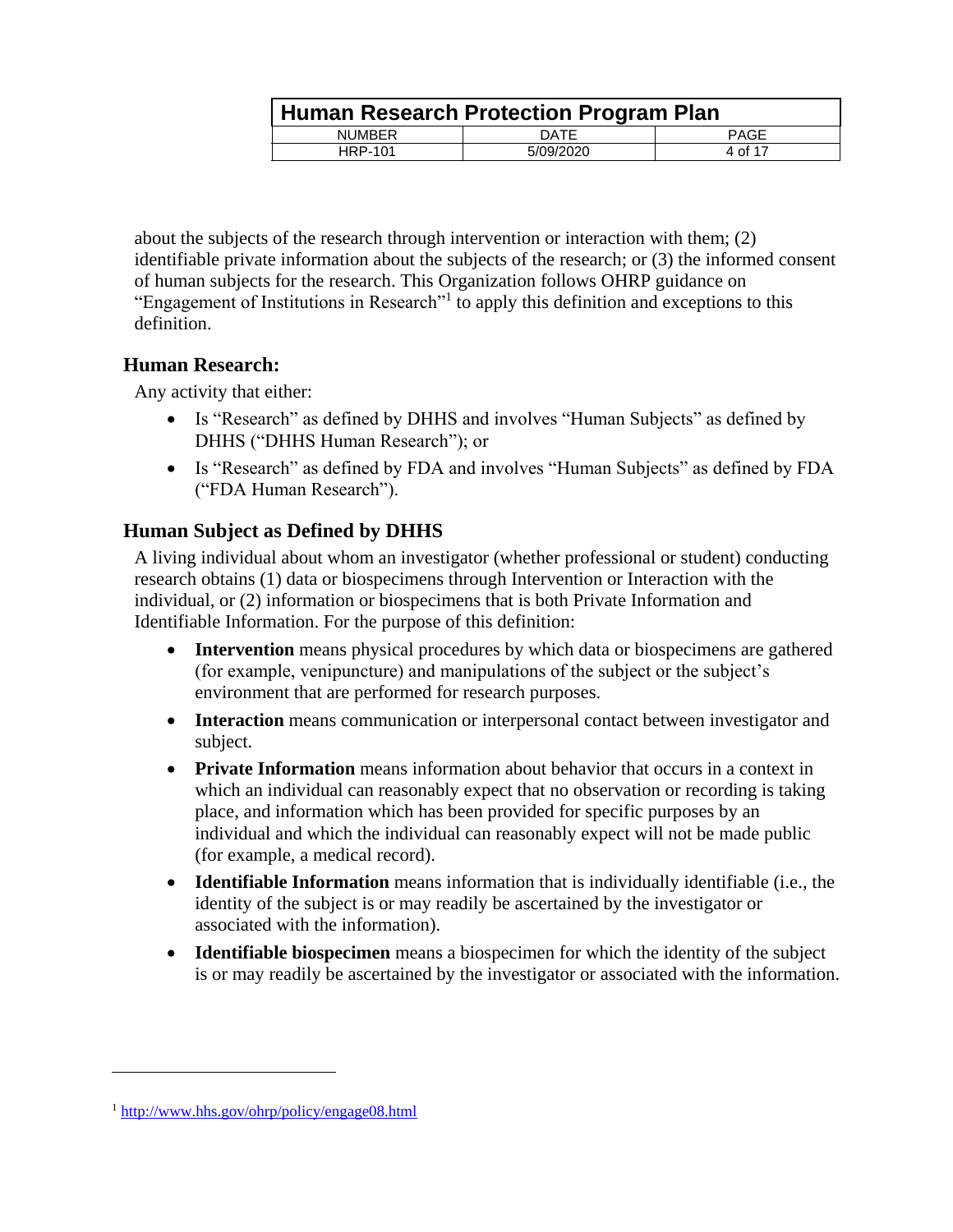|                | Human Research Protection Program Plan |         |  |  |
|----------------|----------------------------------------|---------|--|--|
| <b>NUMBER</b>  | DATE                                   | PAGE    |  |  |
| <b>HRP-101</b> | 5/09/2020                              | 5 of 17 |  |  |

### <span id="page-4-0"></span>**Human Subject as Defined by FDA**

An individual who is or becomes a subject in research, either as a recipient of the test article or as a control. A subject may be either a healthy human or a patient. A human subject includes an individual on whose specimen (identified or unidentified) a medical device is used.

#### <span id="page-4-1"></span>**Investigator**

The person responsible for the conduct of the Human Research at one or more sites. If the Human Research is conducted by a team of individuals at a trial site, the investigator who is the responsible leader of the team will be called the principal investigator.

# <span id="page-4-2"></span>**Research as Defined by DHHS**

A systematic investigation, including research development, testing and evaluation, designed to develop or contribute to generalizable knowledge.<sup>2</sup>

# <span id="page-4-3"></span>**Research as Defined by FDA**

Any experiment that involves a test article and one or more human subjects, and that meets any one of the following:

- Must meet the requirements for prior submission to the Food and Drug Administration under section 505(i) of the Federal Food, Drug, and Cosmetic Act meaning any use of a drug other than the use of an approved drug in the course of medical practice;
- Must meet the requirements for prior submission to the Food and Drug Administration under section 520(g) of the Federal Food, Drug, and Cosmetic Act meaning any activity that evaluates the safety or effectiveness of a device; OR
- Any activity the results of which are intended to be later submitted to, or held for inspection by, the Food and Drug Administration as part of an application for a research or marketing permit.

# <span id="page-4-4"></span>*Mission*

 $\overline{a}$ 

The mission of this Organization's Human Research protection program plan is to protect the rights and welfare of subjects involved in Human Research that is overseen by this Organization.

The UNM HSC aims to promote a culture of compliance with the highest legal and ethical standards for the conduct of human research. The institution is committed to the education of

<sup>&</sup>lt;sup>2</sup> For research conducted within the Bureau of Prisons: Implementation of Bureau programmatic or operational initiatives made through pilot projects is not considered to be research.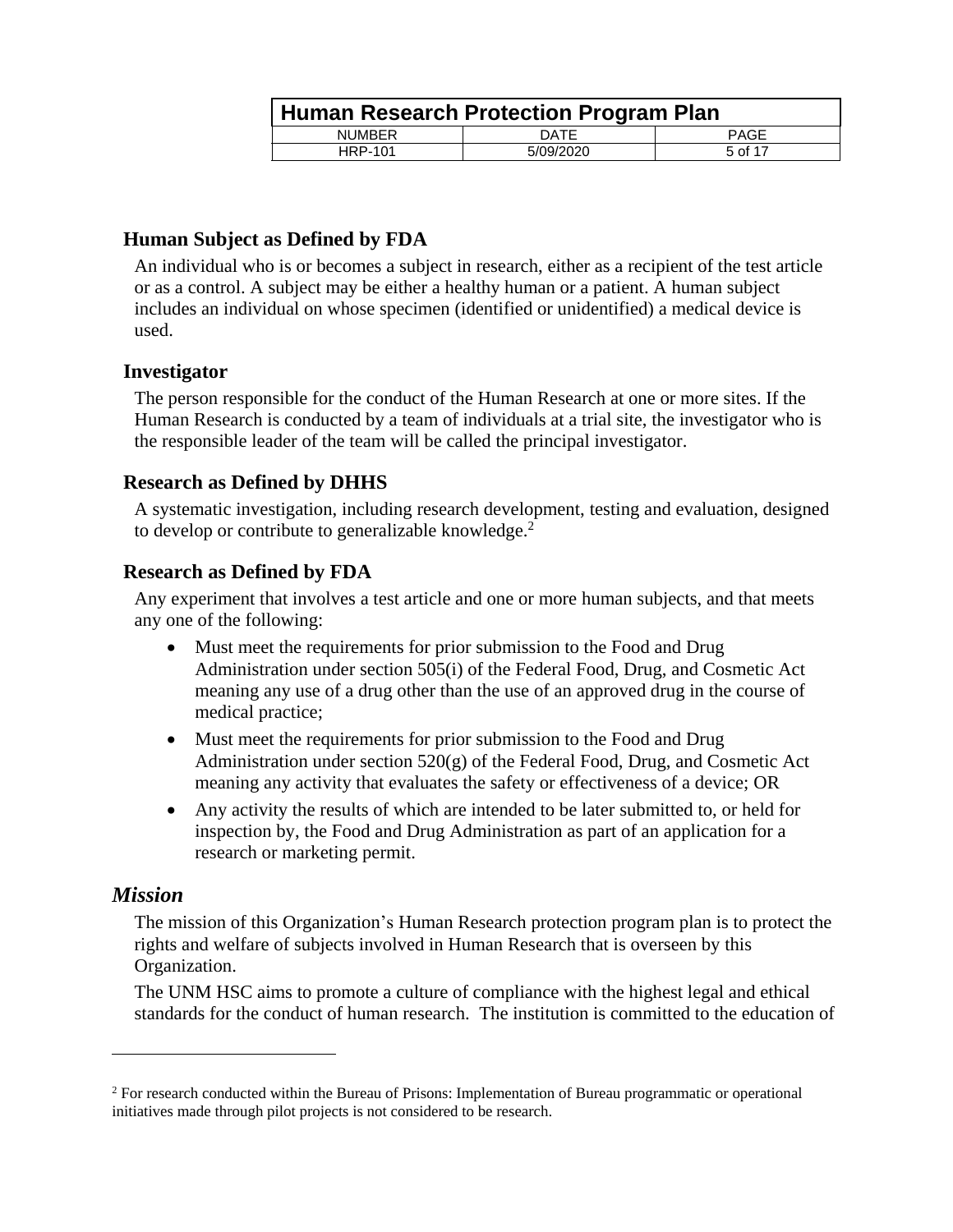|                | Human Research Protection Program Plan |         |  |  |  |
|----------------|----------------------------------------|---------|--|--|--|
| <b>NUMBER</b>  | DATE                                   | PAGE    |  |  |  |
| <b>HRP-101</b> | 5/09/2020                              | 6 of 17 |  |  |  |

its research community and outreach to collaborating institutions as well as the community it serves.

# <span id="page-5-0"></span>**Ethical Requirements**

In the oversight of all Human Research, this Organization [including its investigators, research staff, students involved with the conduct of Human Research, the Organization's Human Research Review Committees (HRRCs), HRRC members and chairs, Human Research Protections Office (HRPO) staff, the Institutional Official, and employees] follows the ethical principles outlined in the April 18, 1979 report of The National Commission for the Protection of Human Subjects of Biomedical and Behavioral Research titled "Ethical Principles and Guidelines for the Protection of Human Subjects of Research," also known as "The Belmont Report":

- Respect for Persons
- Beneficence
- **•** Justice

#### <span id="page-5-1"></span>**Legal Requirements**

This Organization voluntarily commits to apply its ethical standards to all Human Research regardless of funding.

All Human Research must undergo review by one of the organizationally designated HRRCs. Activities that do not meet the definition of Human Research do not require review and approval by one of the Organization's HRRCs and do not need to be submitted to one of the Organization's HRRCs unless there is a question regarding whether the activity constitutes Human Research.

When this Organization is engaged in DHHS Human Research that is conducted, funded, or otherwise subject to regulations by a federal department or agency who is a signatory of the Common Rule, the Organization commits to apply the regulations of that agency relevant to the protection of Human Subjects.

When this Organization is engaged in FDA Human Research, this Organization commits to apply the FDA regulations relevant to the protection of Human Subjects.

Any questions about whether an activity meets the regulatory definitions of Human Research should be referred to the Human Research Protections Office for review by the HRRC.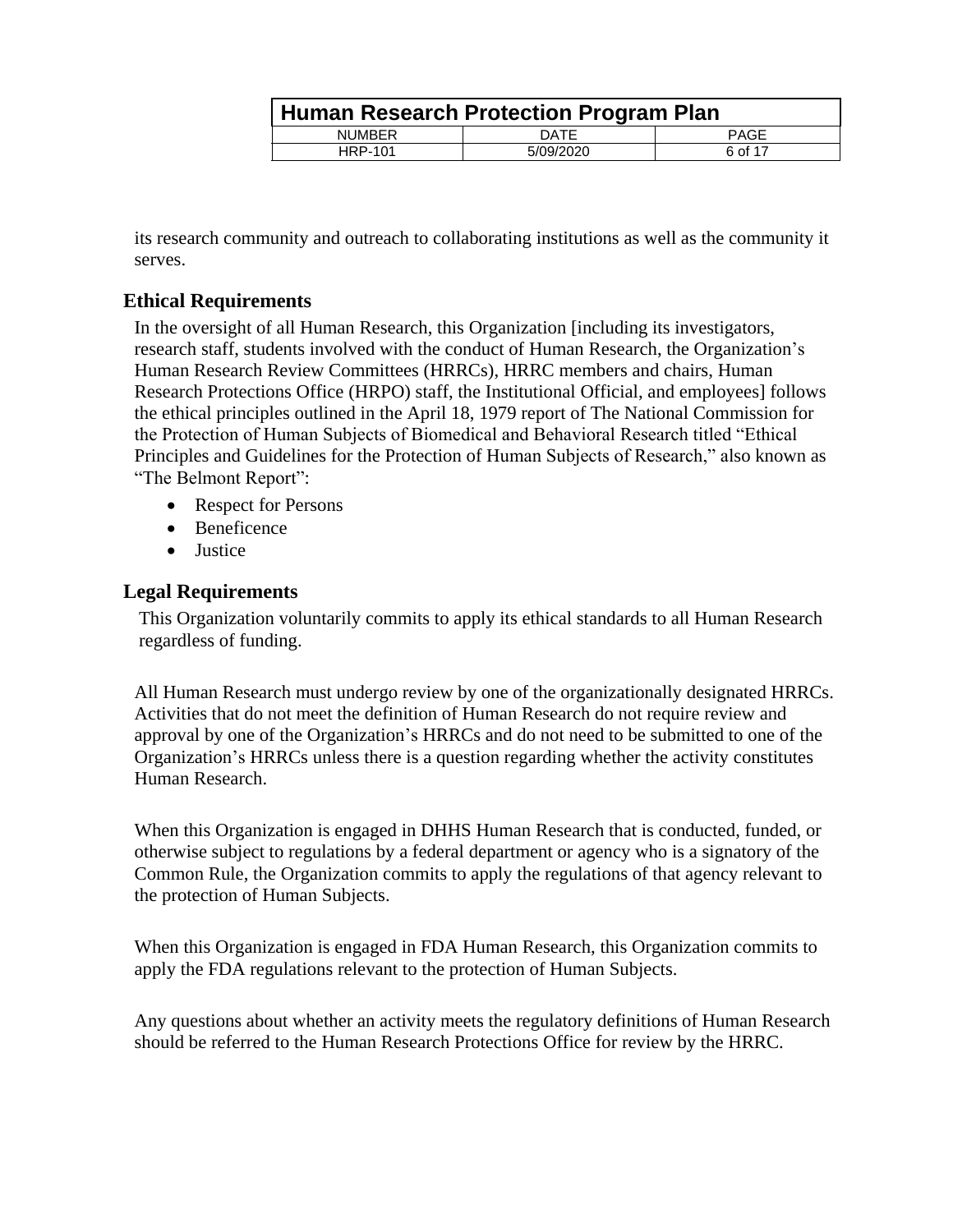|                | Human Research Protection Program Plan |         |  |  |
|----------------|----------------------------------------|---------|--|--|
| <b>NUMBER</b>  | DATE                                   | PAGE    |  |  |
| <b>HRP-101</b> | 5/09/2020                              | 7 of 17 |  |  |

#### <span id="page-6-0"></span>**Other Requirements**

When reviewing research that includes community-based research, the HRRC considers or seeks the involvement of community members, when appropriate, in the design and implementation of research and the dissemination of results.

All policies and procedures are applied identically to all research regardless of whether the research is conducted domestically or in another country, including:

- Confirming the qualifications of investigators for conducting the research
- Conducting initial review, continuing review, and review of modifications to previously approved research
- Post-approval monitoring
- Handling of complaints, non-compliance, and unanticipated problems involving risks to subjects or others
- Consent process and other language issues
- Ensuring all necessary approvals are met
- Coordination and communication with local IRBs
- UNM HSC does not conduct limited review.
- UNM HSC does not permit broad consent.

When requested by a clinical trial sponsor, this Organization commits to compliance with the International Conference on Harmonisation – Good Clinical Practices (ICH-GCP) E6 to the extent ICH-GCP E6 is consistent with applicable federal regulations.

This Organization prohibits payments to professionals in exchange for referrals of potential subjects ("finder's fees") and payments designed to accelerate recruitment that were tied to the rate or timing of enrollment ("bonus payments.")

When research falls under the National Institute of Health (NIH) Single IRB Mandate for Multi-Site Research, this organization follows the NIH policy. This policy established the expectation that a single IRB (sIRB) of record will be used in the ethical review of nonexempt human subjects research protocols funded by the NIH that are carried out at more than one site in the United States.

When Human Research is conducted or funded by the Department of Justice (DOJ), this Organization commits to apply 28 CFR §22. When Human Research is conducted with the federal Bureau of Prisons (DOJ), the Organization commits to comply with 28 CFR §512.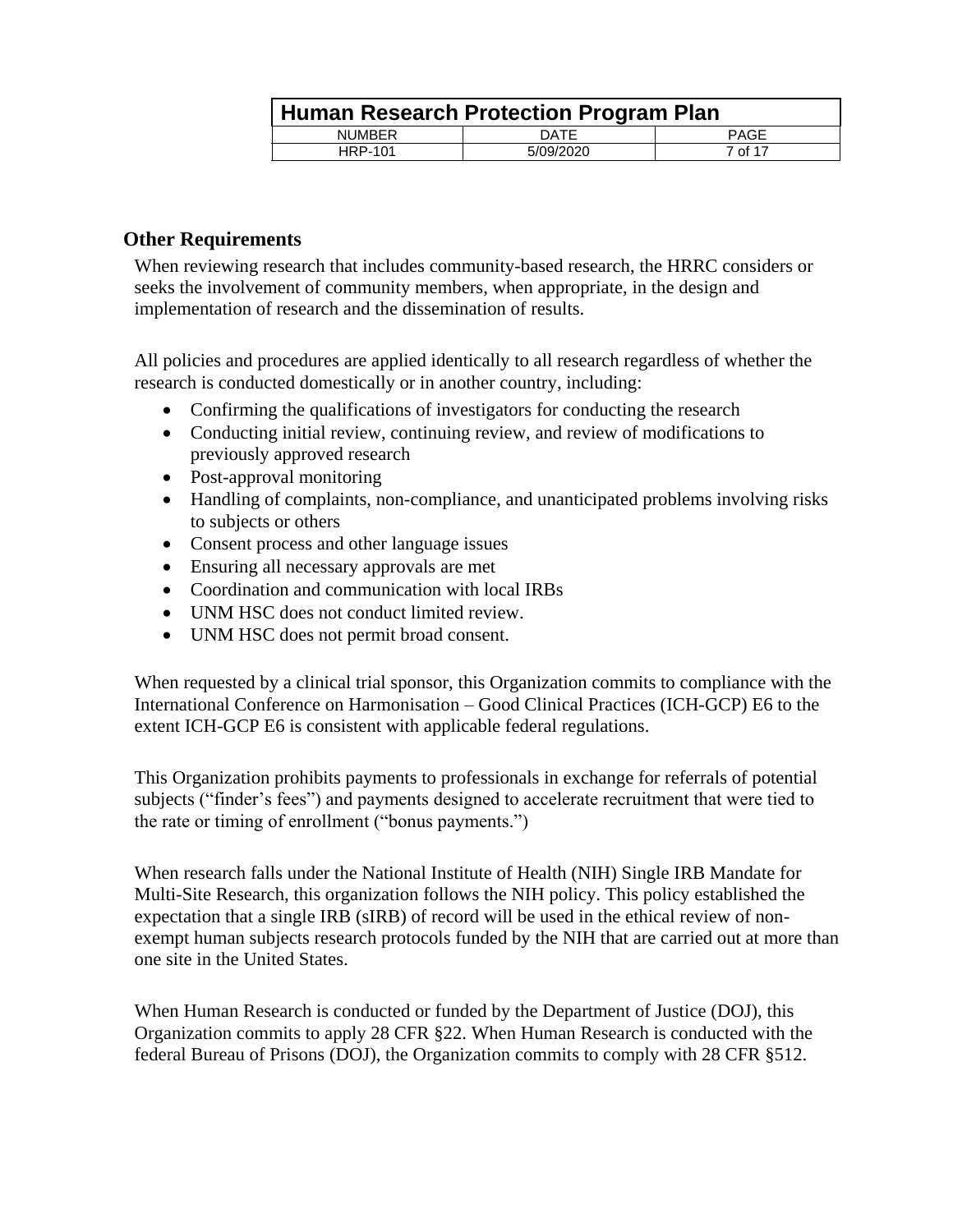|               | Human Research Protection Program Plan |             |  |  |
|---------------|----------------------------------------|-------------|--|--|
| <b>NUMBER</b> | DATE                                   | <b>PAGE</b> |  |  |
| HRP-101       | 5/09/2020                              | 8 of 17     |  |  |

When Human Research is conducted or funded by the Department of Defense (DOD), this Organization commits to apply the Department of Defense (DOD) Directive 3216.02, which includes the requirement to apply 45 CFR  $§$ 46 Subparts B, C, and D<sup>3</sup>. This Organization will comply with the terms of the DFARS clause or comparable language used in the agreement with the Department of Defense (DOD) Component supporting the research involving human subjects.

When Human Research is conducted or funded by the Department of Education (ED), this Organization commits to applying 34 CFR §97 Subpart D (equivalent to 45 CFR §46 Subpart D), 34 CFR §98.3, 34 CFR §98.4, 34 CFR §356.3, and 34 CFR §99.

When Human Research is conducted or funded by the Department of Energy (DOE), this Organization commits to applying the Department of Energy (DOE) O 443.1A and to use "Checklist for IRBs to Use in Verifying That HS Research Protocols Are in Compliance with the Department of Energy (DOE) Requirements."

When Human Research is conducted or funded by, or when the results of research are intended to be submitted to or held for inspection by the Environmental Protection Agency (EPA), this Organization commits to applying 40 CFR §26, which includes the requirement to apply 45 CFR §46 Subparts B and D.

# <span id="page-7-0"></span>**Sponsored Human Research**

For both sponsored and non-sponsored Human Research this Organization abides by its ethical principles, regulatory requirements and its policies and procedures.

# <span id="page-7-1"></span>**Scope of Human Research Protection Program**

The categories of Human Research overseen include:

• All forms of human research

#### <span id="page-7-2"></span>**Human Research Protection Program Policies and Procedures**

Policies and procedures for the Human Research Protection Program are available on the Human Research Protections Office website: https://hsc.unm.edu/research/hrpo/.

 $\overline{a}$ 

|           | <b>DHHS</b> | DOD | FPA |  |
|-----------|-------------|-----|-----|--|
| Subpart B |             |     |     |  |
| Subpart C |             |     |     |  |
| Subpart D |             |     |     |  |

<sup>&</sup>lt;sup>3</sup> Quick applicability table for DHHS Subparts: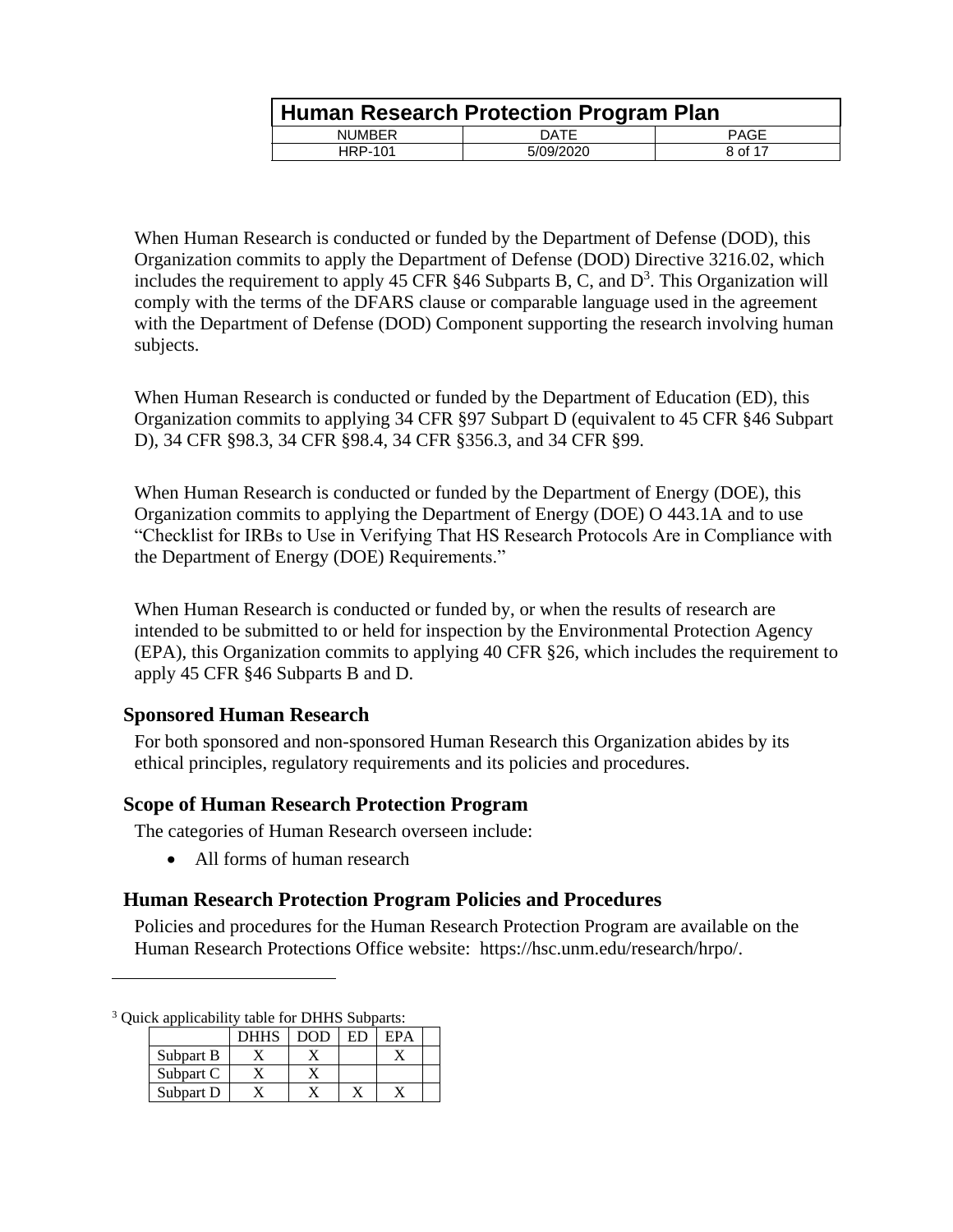|                | Human Research Protection Program Plan |             |  |  |
|----------------|----------------------------------------|-------------|--|--|
| <b>NUMBER</b>  | DATE                                   | <b>PAGE</b> |  |  |
| <b>HRP-101</b> | 5/09/2020                              | 9 of 17     |  |  |

# <span id="page-8-0"></span>*Human Research Protection Program Components*

#### <span id="page-8-1"></span>**Institutional Official**

The Chancellor for Health Sciences is designated as the Institutional Official.

The Institutional Official has the authority to take the following actions or delegate these authorities to a designee:

- Create the Human Research Protection Program budget.
- Allocate resources within the Human Research Protection Program budget.
- Appoint and remove HRRC members and HRRC chairs.
- Hire and terminate HRPO staff, consistent with UNM Human Resources policies and procedures.
- Determine what HRRCs the Organization will rely upon. In this regard the Institutional Official has the authority to determine whether the University may rely on any one or more external IRBs or central IRBs.
- Approve and rescind IRB authorization agreements.
- Place limitations or conditions on an investigator's or research staff's privilege to conduct Human Research.
- Create policies and procedures related to the Human Research Protection Program and the HRPO that are binding on the Organization.
- Suspend or terminate HRRC approval of research.
- Disapprove research approved by the HRRC, as set forth in the HRRC Manual.

The Institutional Official has the responsibility to:

- Oversee the review and conduct of Human Research under the jurisdiction of the Human Research Protection Program.
- Periodically review the University's Human Research Protections plan to assess whether it is providing the desired results and implement amendments or changes as needed.
- Establish policies and procedures designed to ensure that Human Research will be conducted in accordance with ethical and legal requirement.
- Institute regular, effective, educational and training programs for all individuals involved with the Human Research Protection Program.
- Ensure that the research review process is independent and free of coercion or undue influence, and ensure that officials of the Organization cannot approve research that has not been approved by an HRRC designated by the Organization.
- Implement a process to receive and act on complaints and allegations regarding the conduct of our Human Research Protection Program.
- Implement an auditing program to monitor compliance and improve compliance in identified problem areas.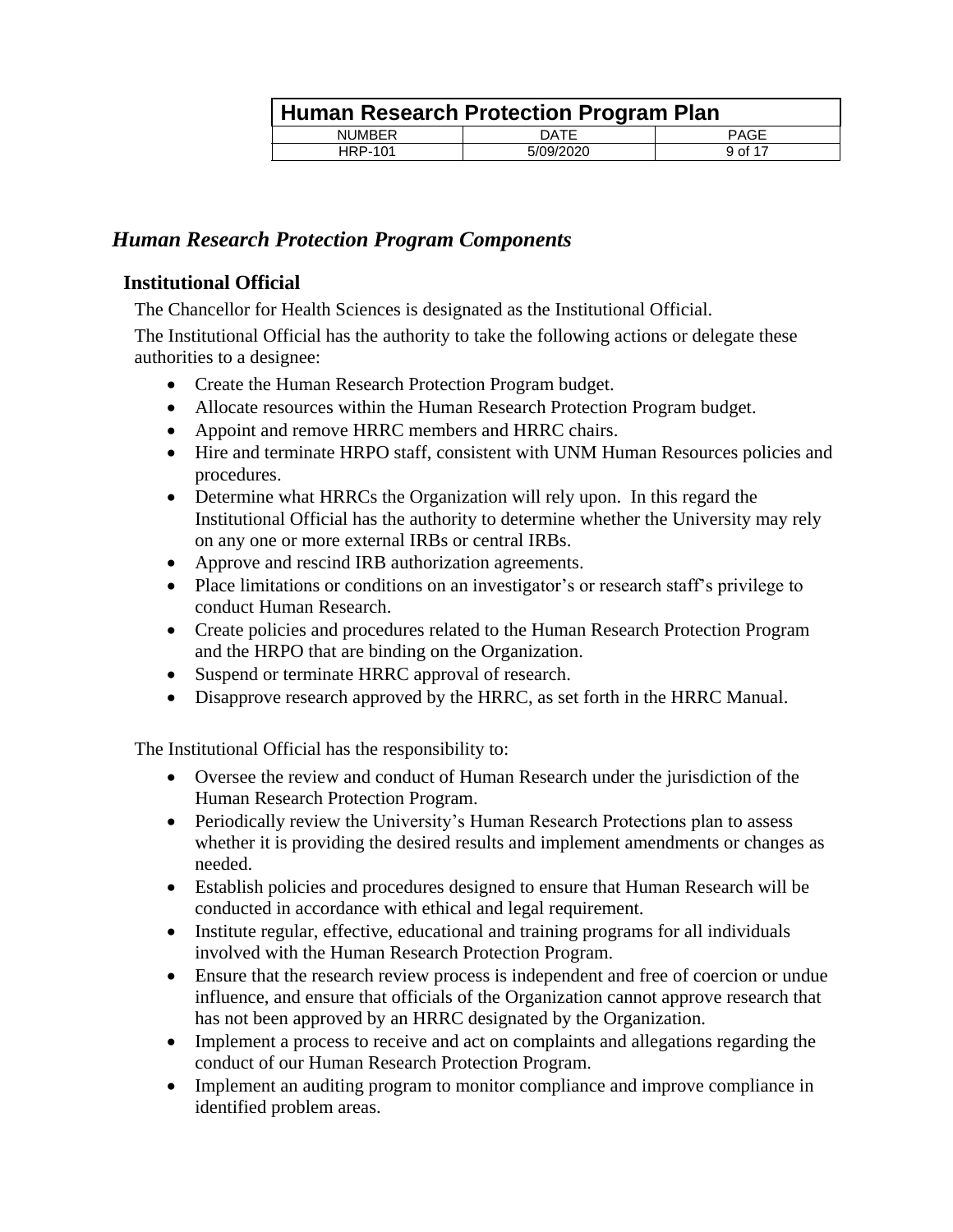|                | Human Research Protection Program Plan |             |  |  |
|----------------|----------------------------------------|-------------|--|--|
| <b>NUMBER</b>  | DATE                                   | <b>PAGE</b> |  |  |
| <b>HRP-101</b> | 5/09/2020                              | 10 of 17    |  |  |

- Investigate and remediate identified systemic problem areas, and where necessary removal of individuals from involvement in the Human Research protection program.
- Ensure that the Human Research Protection Program has sufficient resources, including IRBs appropriate for the volume and types of Human Research to be reviewed, so that reviews are accomplished in a thorough and timely manner.
- Review and sign federal assurances (FWA) and addenda.
- Fulfill educational requirements mandated by OHRP.

#### <span id="page-9-0"></span>**Vice Chancellor for Research (Institutional Official's Designee)**

The Institutional Official has delegated to the Vice Chancellor for Research the following authorities:

- Appointing HRRC members. If the Vice Chancellor for Research determines to not renew, or to suspend or terminate, the HRRC membership of any individual for whom it has been determined that he/she is not fulfilling membership responsibilities and or obligations, the Vice Chancellor for Research shall first consult with the HRRC Executive Chair, and shall inform the Institutional Official in writing of the decision to include a written justification for the decision;
- Appointing the HRRC chair or co-chairs. If the Vice Chancellor for Research determines to not renew, or to suspend or terminate, one or more HRRC Chairs for whom it has been determined that he/she is not fulfilling such Chair's responsibilities and or obligations, the Vice Chancellor for Research shall first consult with the HRRC Executive Chair, and shall inform the Institutional Official in writing of the decision to include a written justification for the decision;
- Performing periodic evaluation of the performance of the HRRC Executive Chair and the individual HRRC Chairs and administrative staff. In this connection, the HRPO and its staff shall report administratively to the HSC Office of Research under the auspices of the Vice Chancellor for Research;
- Managing and administering funds and ensuring that adequate personnel, space and other resources are allocated to the Human Research Protections Program. In this connection, in the preparation of the annual budget for the HRPO and the HRRC, the Vice Chancellor for Research will consult with the Executive Research Operations Officer of the Office of Research, the Office of Research Operations Manager, the HRPP Director and the HRRC Executive Chair as to budget and financial needs, which views shall, as a part of the UNM Health Sciences normal budgeting processes, be communicated to me and the Senior Executive Financial Officer for the UNM Health Sciences;
- Reviewing and signing memoranda of understanding and cooperative agreements between the institution and other organizations, including those that establish reliance on IRBs of record for collaborative research (e.g., IRB Authorization Agreements, Individual Investigator Agreements). In this connection, the Vice Chancellor for Research is delegated authority and responsibility to determine whether or not the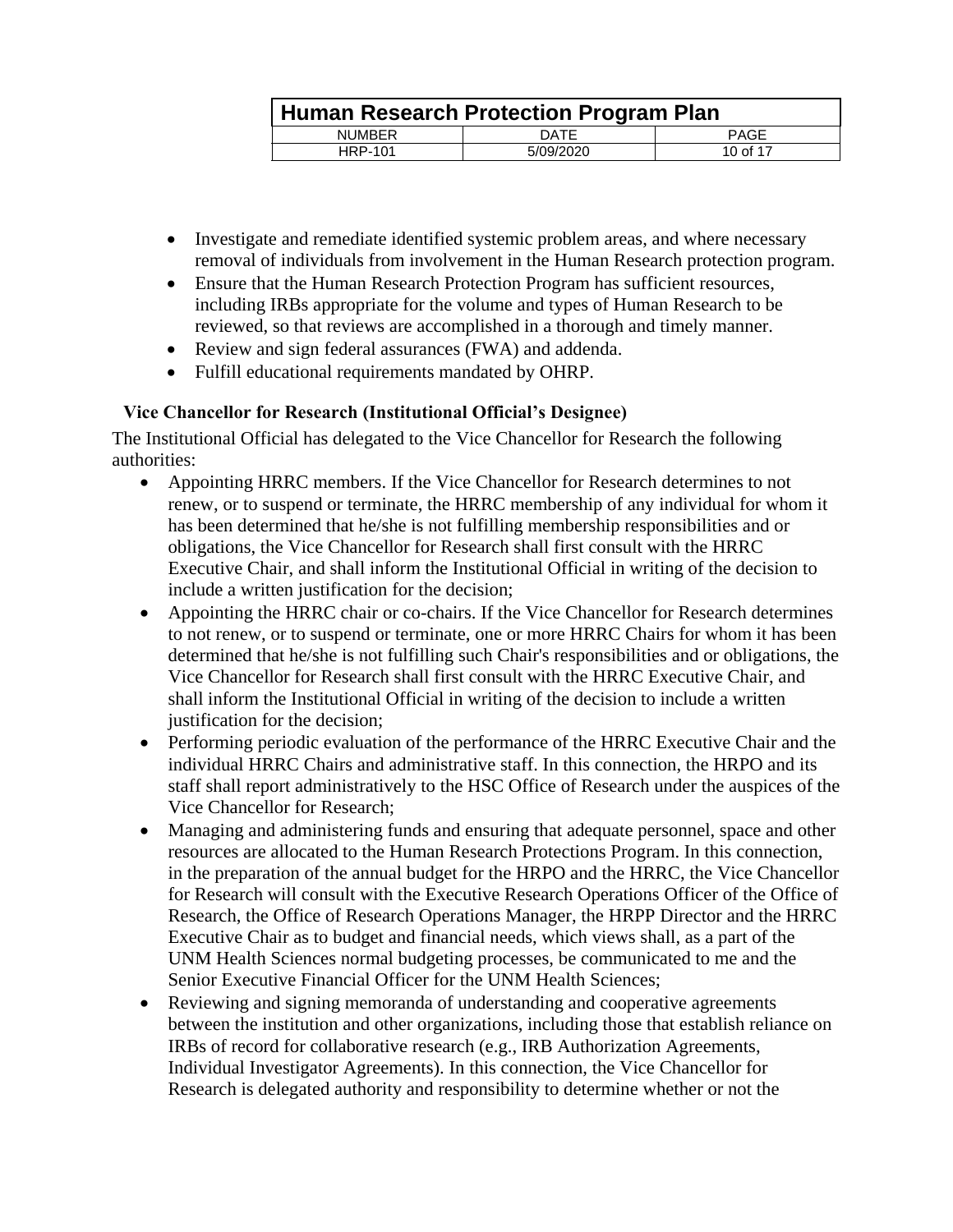|               | Human Research Protection Program Plan |          |  |  |
|---------------|----------------------------------------|----------|--|--|
| <b>NUMBER</b> | DATE                                   | PAGE     |  |  |
| HRP-101       | 5/09/2020                              | 11 of 17 |  |  |

University may rely on one or more external IRBs and/or central IRBs and to sign all documents and instruments as may be necessary to carry out this determination, consistent with the provisions of the *HRP-103: Investigator Manual;*

- Being the point of contact for correspondence addressing human subjects research with the OHRP, the FDA and other agencies as applicable, including reports to federal agencies;
- Ensuring that HRRC members and investigators are knowledgeable to conduct research in accordance with ethical standards and all applicable regulations;
- Developing and implementing an initial and continuing educational plan for HRRC members, staff and investigators. The Institutional Official anticipates and expects that the Vice Chancellor for Research will consult and collaborate with the HRRC Chairs, and appropriate individuals in the Office of Research (which includes the HRPO) in developing and implementing those educational plans;
- Recruiting qualified members that encompass adequate expert, non-scientific and unaffiliated representation on the HRRCs. The Institutional Official anticipates and expects that the Vice Chancellor for Research will consult and collaborate with the HRRC Chairs, and appropriate individuals in the Office of Research (which includes the HRPO) in developing and implementing such a recruitment plan;
- Reviewing and approving Standard Operating Procedures (SOPs) for the HRRCs and the HRPO;
- Overseeing daily operations of the HRRCs and the HRPO in accordance with the SOPs. In this connection, The Vice Chancellor for Research has been tasked with establishing, in consultation with the HRRC Executive Chair, metrics and benchmarking statistics to ascertain the operational performance of the HRRCs, the HRPO and the HRPO staff including processing timelines and productivity reporting, which shall be reported to the Institutional Official on a semi-annual basis. Additionally, the Vice Chancellor for Research shall report to the Institutional Official the results of compliance oversight reviews of the HRPO and the HRRCs that are or may be conducted by the UNM HSC Compliance Office.

# <span id="page-10-0"></span>**All members of the Organization**

All individuals within the Organization have the responsibility to:

- Be aware of the definition of Human Research.
- Consult the HRRC when there is uncertainty about whether an activity is Human Research.
- Not conduct Human Research or allow Human Research to be conducted without review and approval by an HRRC designated by the Institutional Official.
- Report allegations of undue influence regarding the oversight of the Human Research Protection Program or concerns about the Human Research Protection Program to the HRRC Executive Chair, the Executive Research Operations Officer, the HRPP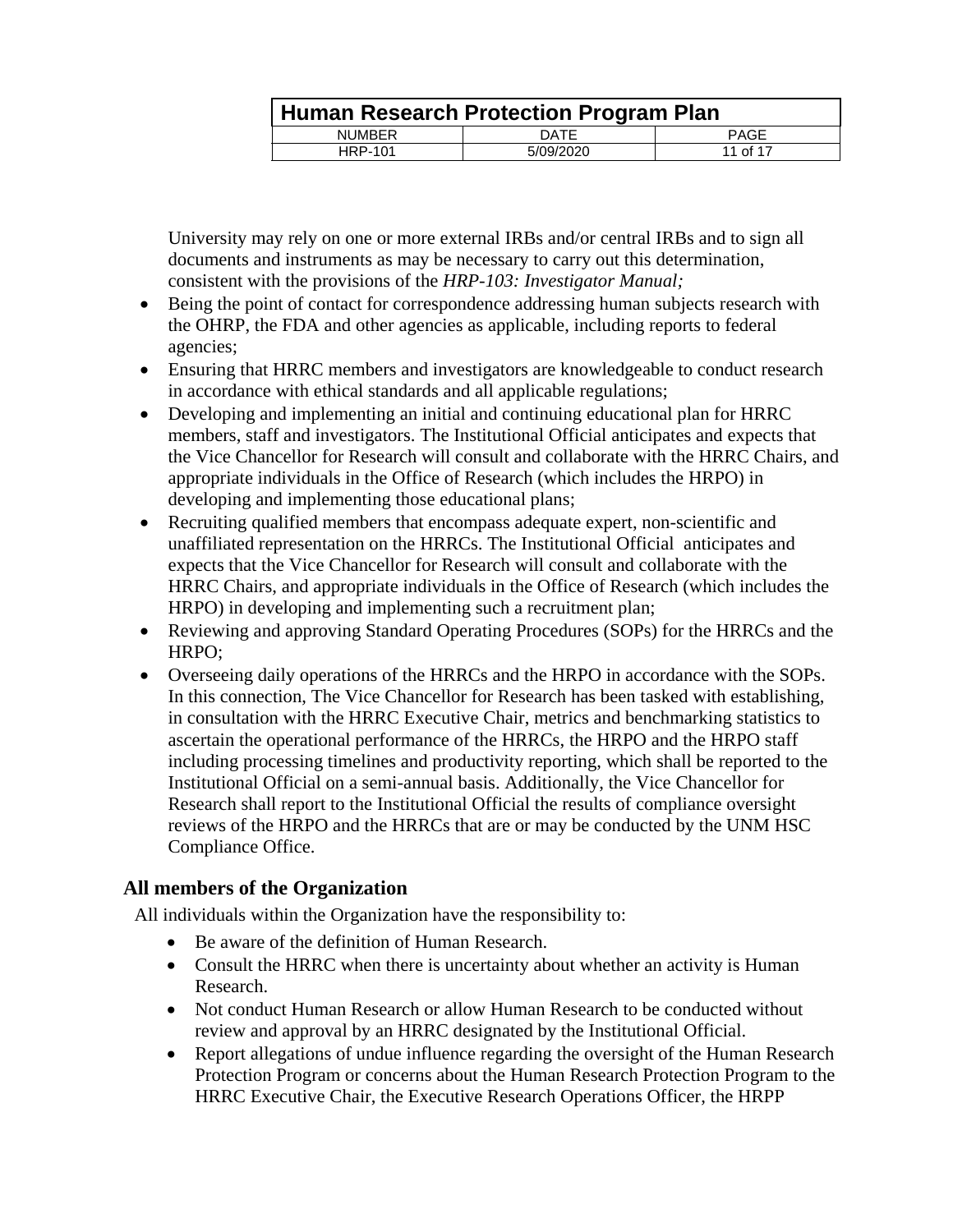|                | Human Research Protection Program Plan |             |  |
|----------------|----------------------------------------|-------------|--|
| <b>NUMBER</b>  | DATE                                   | <b>PAGE</b> |  |
| <b>HRP-101</b> | 5/09/2020                              | 12 of 17    |  |

Director, the Vice Chancellor for Research or the Office of University Counsel. Concerns relative to undue influence may also be reported anonymously to the HSC's Compliance Hotline at (888) 899-6092.

 Report allegations or finding of non-compliance with the requirements of the Human Research Protection Program to the HRRC.

Individuals who are responsible for business development are prohibited from carrying out day-to-day operations of the review process.

# <span id="page-11-0"></span>**HRRCs**

The list of HRRCs designated by the Institutional Official to be the HRRCs relied upon by the Human Research Protection Program and the scope of review of these HRRCs is included in the IRB rosters available from the Human Research Protections Office.

This Organization may rely upon IRBs of another organization with the approval of the Vice Chancellor for Research.

Reliance on an external IRB requires an IRB Authorization Agreement (IAA) and a local review for compliance with local policies of the organization.

The IRBs relied upon by this Organization have the authority to:

- Approve, require modifications to secure approval, and disapprove all Human Research overseen and conducted by the Organization. All Human Research must be approved by one of the IRBs designated by the Organizational Official. Officials of this Organization may not approve Human Research that has not been approved by one of the Organization's IRBs.
- Suspend or terminate approval of Human Research not being conducted in accordance with an IRBs' requirements or that has been associated with unexpected serious harm to subjects.
- Observe, or have a third party observe, the consent process and the conduct of the Human Research.
- Determine whether an activity is Human Research.
- Evaluate financial interests of investigators and research staff and have the final authority to decide whether the financial interest and management plan, if any, allow the Human Research to be approved.

HRRC chairs, members and HRPO staff have the responsibility to follow Human Research Protection Program policies and procedures.

# **Quality Improvement Program**

The goal of the quality improvement program is to achieve and maintain compliance and to achieve targeted levels of quality, efficiency and effectiveness of the HRPP.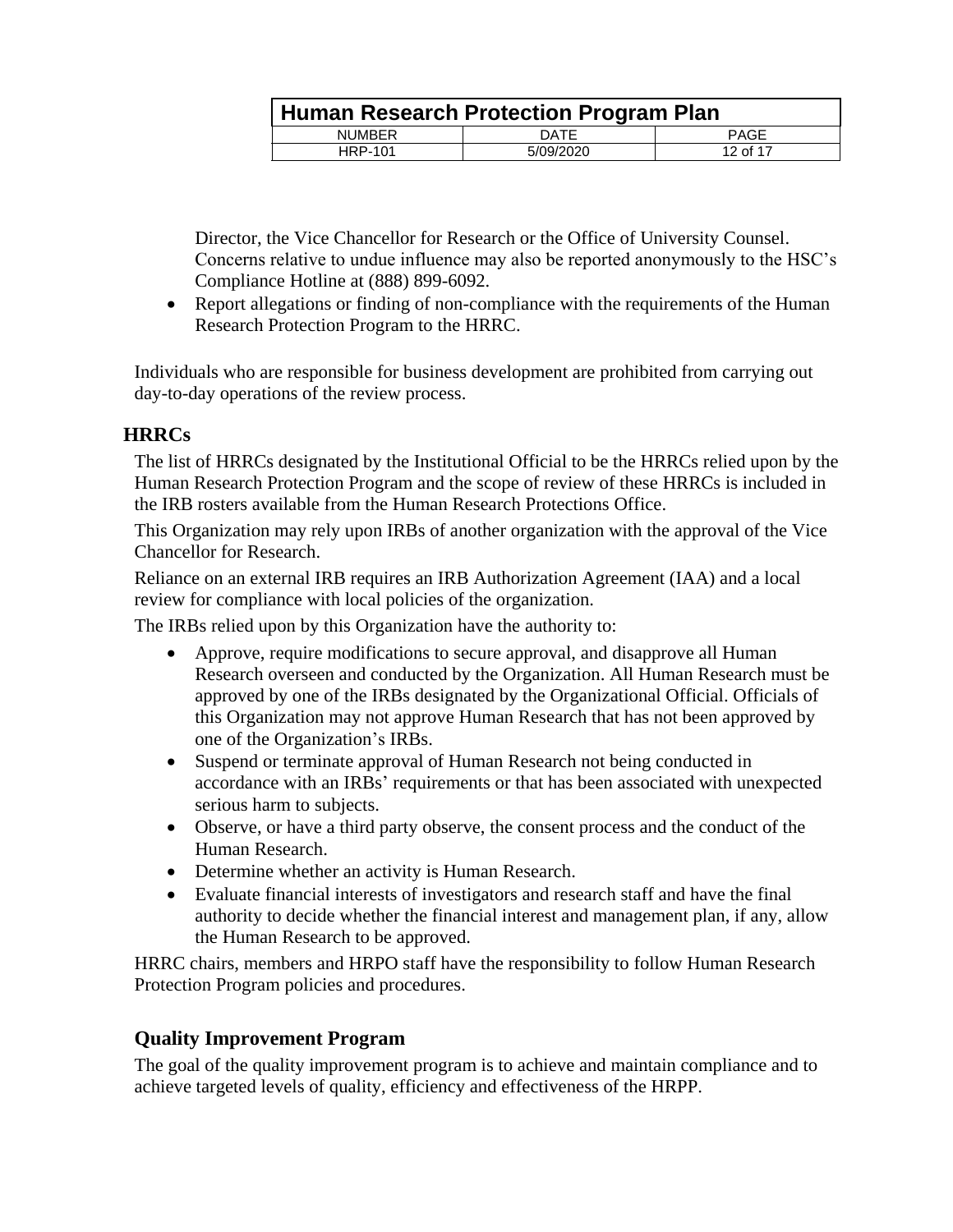| Human Research Protection Program Plan |           |          |  |  |
|----------------------------------------|-----------|----------|--|--|
| <b>NUMBER</b>                          | DATE      | PAGE     |  |  |
| <b>HRP-101</b>                         | 5/09/2020 | 13 of 17 |  |  |

Objectives of the quality improvement program are to:

- Improve compliance of investigators with their regulatory and institutional responsibilities.
- Improve compliance of minutes with applicable regulations.
- Increase efficiency of recording and finalizing minutes.

The Investigator Quality Improvement Assessment tool used by the HRPP is designed to help researchers adhere to good clinical practices, maintain compliance with research regulations, retain an organized system for records management, and assist with collection of credible, high quality research data. Results from this assessment are tracked and used to develop focused education and training programs for investigators.

The Minutes Quality Improvement Assessment tool used by the HRPP is designed to help HRPO staff members consistently and accurately document the deliberations and determinations of the HRRCs and other regulatory requirements. Results from this assessment are tracked and used to identify areas for staff education and training.

#### <span id="page-12-0"></span>**Investigators and Research Staff**

Investigators and research staff have the responsibility to:

- Follow the Human Research Protection Program requirements described in the INVESTIGATOR MANUAL (HRP-103).
- Comply with all determinations and additional requirements of the HRRC, the HRRC chair, and the Institutional Official.

#### <span id="page-12-1"></span>**Legal Counsel**

Legal Counsel has the responsibility to:

- Provide advice upon request to the Institutional Official, HRRC, and other individuals involved with the Human Research Protection Program.
- Determine whether someone is acting as an agent of the Organization.
- Determine who meets the definition of "legally authorized representative" and "children" when Human Research is conducted in jurisdictions not covered by policies and procedures.
- Resolve conflicts among applicable laws.

# <span id="page-12-2"></span>**Deans/Department Chairs**

Deans and Department Chairs have the responsibility to: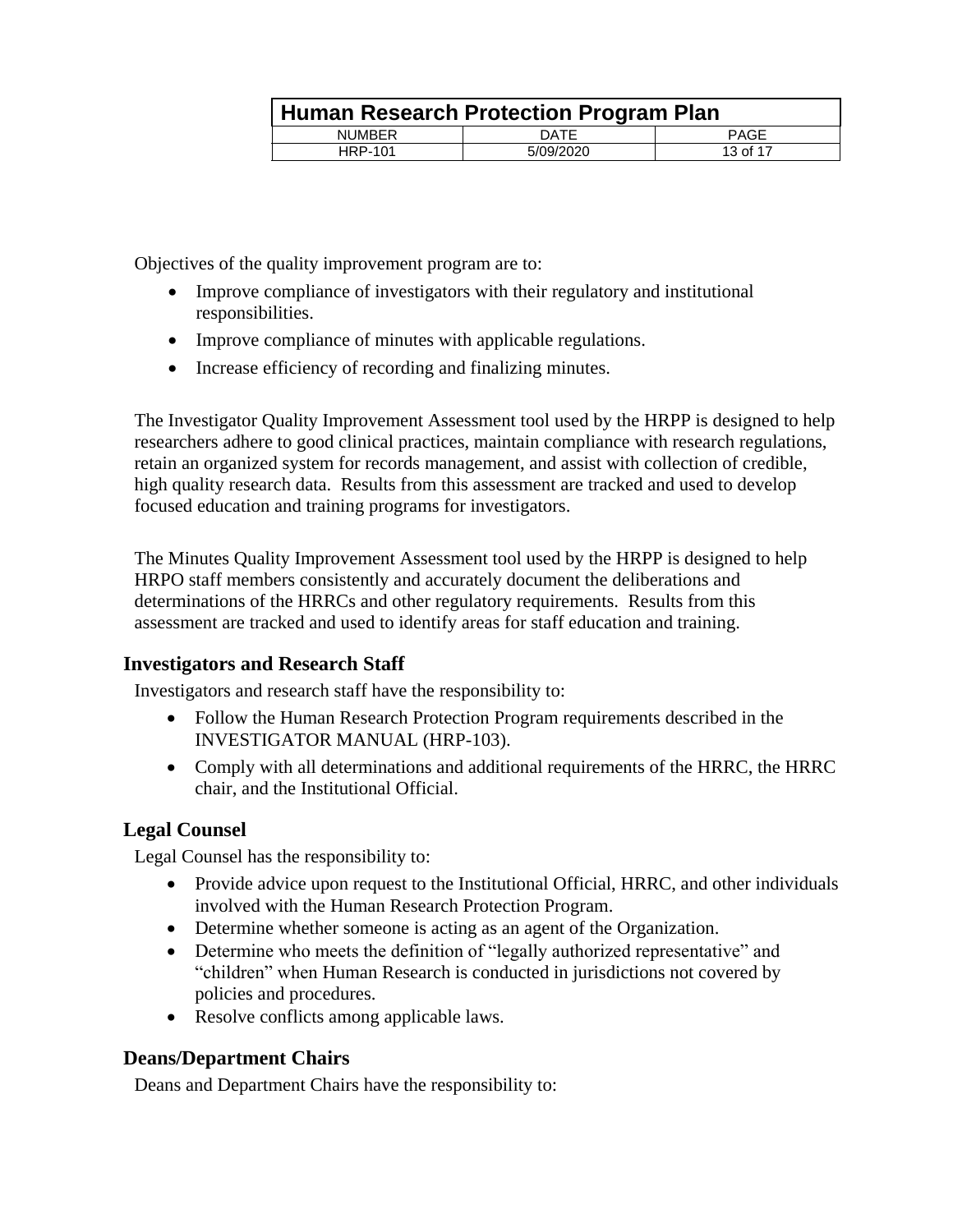|                | Human Research Protection Program Plan |             |  |
|----------------|----------------------------------------|-------------|--|
| <b>NUMBER</b>  | DATE                                   | <b>PAGE</b> |  |
| <b>HRP-101</b> | 5/09/2020                              | 14 of 17    |  |

- Oversee the review and conduct of Human Research in their department or school.
- Forward complaints and allegations regarding the Human Research Protection Program to the Institutional Official.
- Ensure that each Human Research study conducted in their department or school has adequate resources.
- Conduct preliminary scientific/scholarly review of human research studies prior to submission to HRRC.

#### <span id="page-13-0"></span>**Sponsored Projects Office**

The Sponsored Projects Office has the responsibility to review contracts and funding agreements for compliance with Human Research Protection Program policies and procedures.

# <span id="page-13-1"></span>**Investigational Drug Service**

It is the policy of UNM HSC to establish and follow a standardized procedure for the use of investigational drugs in humans that is in compliance with all applicable regulations governing the custody and distribution of investigational drugs. It is the policy of UNM HSC that all investigational protocols utilizing drugs will be under the administrative control of the UNMHSC Pharmacy Department and approved affiliates. For each UNM HSC area that provides investigational drug protocol services, the lead pharmacist will be qualified and responsible for determining how each protocol is to be administered.

To ensure appropriate oversight of investigational drugs used in human research:

**A.** The Organization's pharmacist shall conduct, participate in and support medical and pharmaceutical research appropriate to the goals, objectives and resources of the Organization.

**B.** There shall be a pharmacist member on the HRRC. The pharmacist shall ensure that policies and procedures for the appropriate use of investigational drugs are established and followed.

**C.** A copy of the research protocol for a study involving investigational drugs and the Organization's patients, shall be provided to the pharmacist. A copy of drug protocols shall be maintained in the pharmacy of all active investigational drug studies and similar research projects involving drugs in which the facility's patients are participants.

# <span id="page-13-2"></span>**Institutional Biosafety Committee (IBC)**

The IBC reviews and approves research using specific biological agents and recombinant or synthetic nucleic acid molecule experiments covered under the NIH Guidelines. As part of the review process the IBC evaluates: the experience and training of the researchers, practices and procedures, containment equipment, facility design, infection control practices, biological waste management, post exposure prophylaxis and medical surveillance. Studies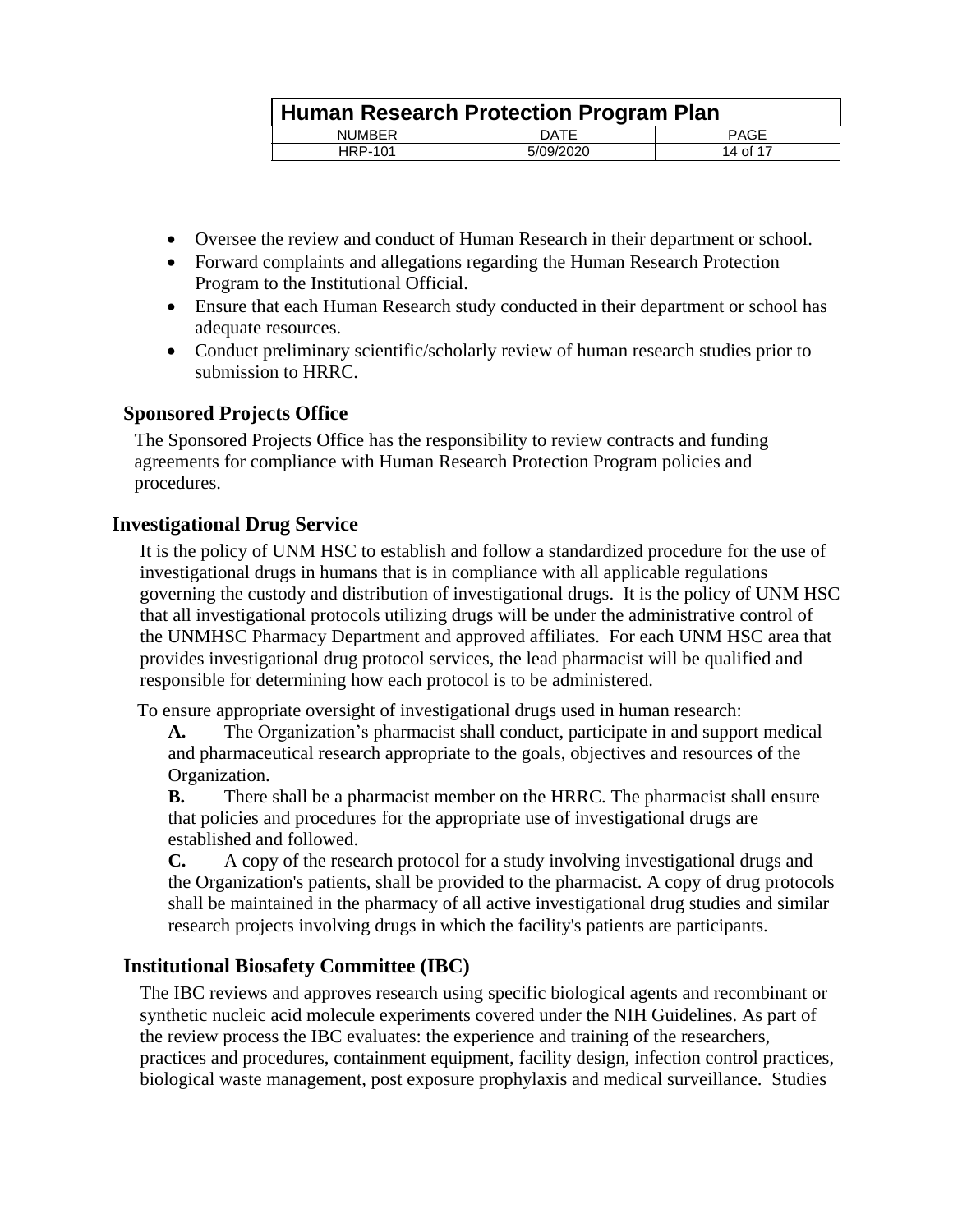|                | Human Research Protection Program Plan |             |  |
|----------------|----------------------------------------|-------------|--|
| <b>NUMBER</b>  | DATE                                   | <b>PAGE</b> |  |
| <b>HRP-101</b> | 5/09/2020                              | 15 of 17    |  |

requiring IBC and IRB review will not be initiated until compliance committee approvals have been obtained by the IBC and HRRC.

# <span id="page-14-0"></span>**Conflict of Interest Committee (COIC)**

Any actual or perceived conflict of interest as defined by institutional policy, consistent with applicable federal and state regulations is required to be reported to and reviewed by the Conflict of Interest Committee (COIC). The COIC will inform the HRRC when investigators conducting human research have significant financial interests that constitute a financial conflict of interest. The COI review determination and management plan, if applicable, will be considered as part of the final HRRC determination for approval of research. The HRRC may accept the plan as sufficient, add requirements to the management plan, or determine that the conflict and/or management plan is such that the research cannot be approved as proposed (see SOP: FINANCIAL CONFLICTS OF INTEREST [HRP-055]). Should the HRRC or the Conflict of Interest Committee require changes in the research study plan to mitigate a conflict, the Principal Investigator will be required to submit the revised documents for HRRC review and approval.

#### <span id="page-14-1"></span>**Human Use Subcommittee (HUS) of the Radiation Control Committee (RCC)**

The Human Use Subcommittee (HUS) reviews all protocols involving radiation exposure to normal subjects, and/or to clinical human subjects when the exposure is considered standard-ofcare or experimental. If appropriate, the HUS may approve the protocol, or it may refer the protocol to the full Radiation Control Committee (RCC) for more extensive review.

Examples of procedures which must be reviewed and approved by the HUS include, but are not limited to:

(i) Any radiation exposures to normal subjects;

(ii) Any use of an investigational radiation device;

(iii) Any use of an investigational radiopharmaceutical or investigational implant/seed;

(iv) Any use of an investigational contrast medium with radiation;

(v) Any use of imaging **where it is the subject of the investigation,** such as special CT sequences to guide a new surgical procedure.

# <span id="page-14-2"></span>*Monitoring and Auditing*

The HRPO staff will conduct routine onsite review and/or monitoring, as well as directed (for-cause) audits. Audits will focus on areas of concern that have been identified by any entity, i.e., federal, state or institutional.

# <span id="page-14-3"></span>*Education and Training*

HRRC members, HRPO staff, and others involved in the review of Human Research must complete initial and continuing training.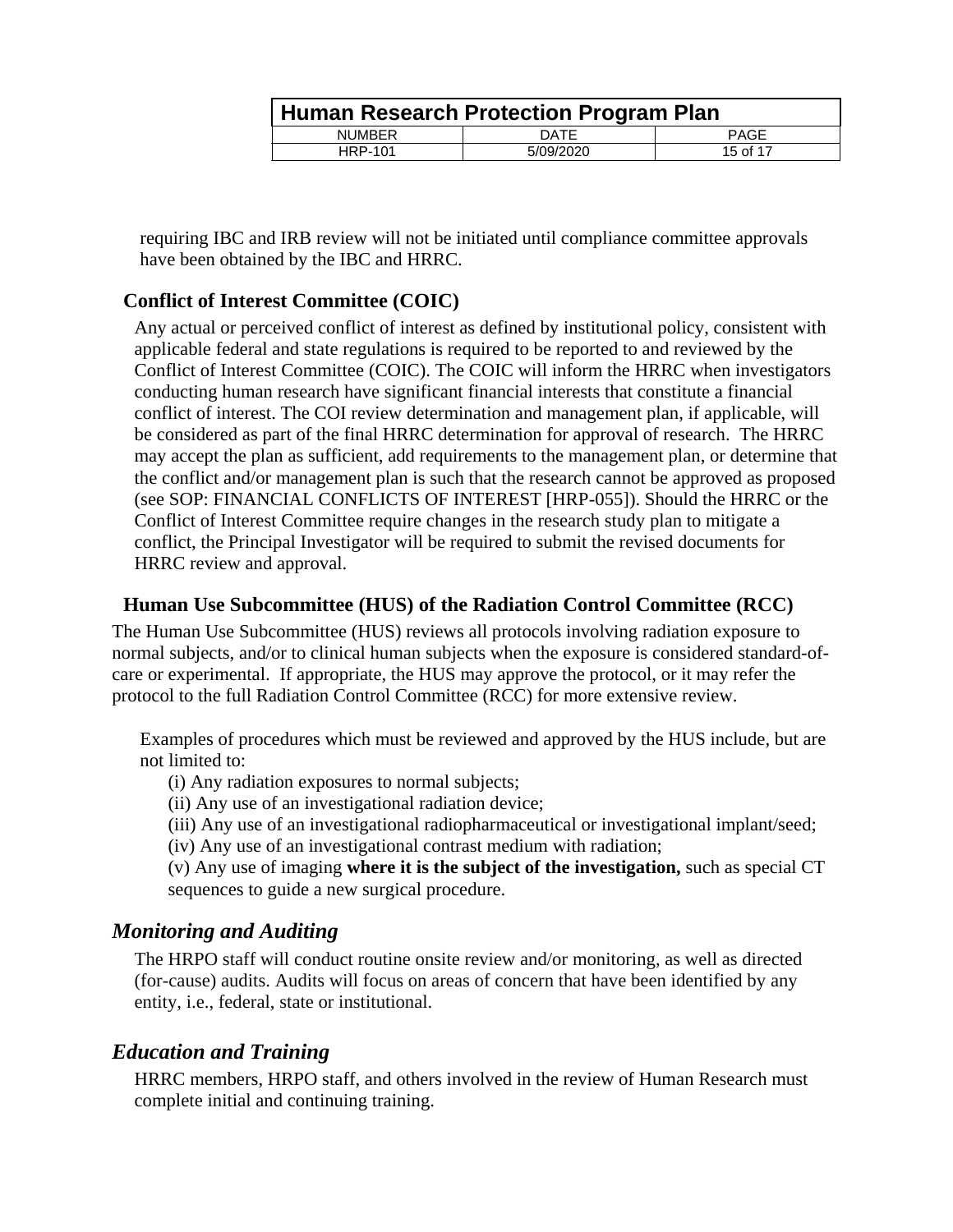|                | Human Research Protection Program Plan |             |  |
|----------------|----------------------------------------|-------------|--|
| <b>NUMBER</b>  | DATE                                   | <b>PAGE</b> |  |
| <b>HRP-101</b> | 5/09/2020                              | 16 of 17    |  |

Investigators and research staff must complete the initial and continuing training described in the INVESTIGATOR MANUAL (HRP-103).

HRRC members must satisfy training requirements as defined in SOP: HRRC MEMBERSHIP APPOINTMENT AND TERMS (HRP-082).

Additional support is provided to investigators and research staff in the form of in-person consultations and educational sessions for the classroom or for departments through the HRPO IRB-on-the-Go Specialist.

# <span id="page-15-0"></span>*Questions and Additional Information for the HRRC*

The Human Research Protections Office (HRPO) welcomes the research community's questions, information, and feedback.

Contact and location information for the HRPO is:

Hadya Khawaja, MS, CIP HRPP Director University of New Mexico Health Science Reginald Heber Fitz Hall, B71 Albuquerque, New Mexico 87131 Email: [hrpo@salud.unm.edu](mailto:organizational_official@institution.com) (505) 272-1129

# <span id="page-15-1"></span>*Reporting and Management of Concerns*

The University of New Mexico is fully committed to ensuring the autonomy of the HRRCs in exercising their decision-making and other responsibilities for the review of research as delegated to them above. Individual HRRC Reviewers, whether employed by the University or affiliate or community reviewers, have both the obligation and right to report any attempts at undue influence upon them to make decisions with respect to matters, actions, or decisions within the delegated authority of the HRRCs (as described above). "Undue influence" refers to interference with the normal functioning and decision-making of an HRRC in order to secure a particular determination or outcome.

Questions, concerns, complaints, allegations of undue influence, allegations or findings of non-compliance, or input regarding the Human Research Protection Program may be reported orally or in writing. Employees are permitted to report concerns on an anonymous basis. Concerns may be reported, in person or in writing, to the HRRC Executive Chair, the Executive Research Operations Officer, the HRPP Director, the Vice Chancellor for Research, or the Office of University Counsel. Concerns relative to undue influence may also be reported anonymously to the HSC's Compliance Hotline at (888) 899-6092.